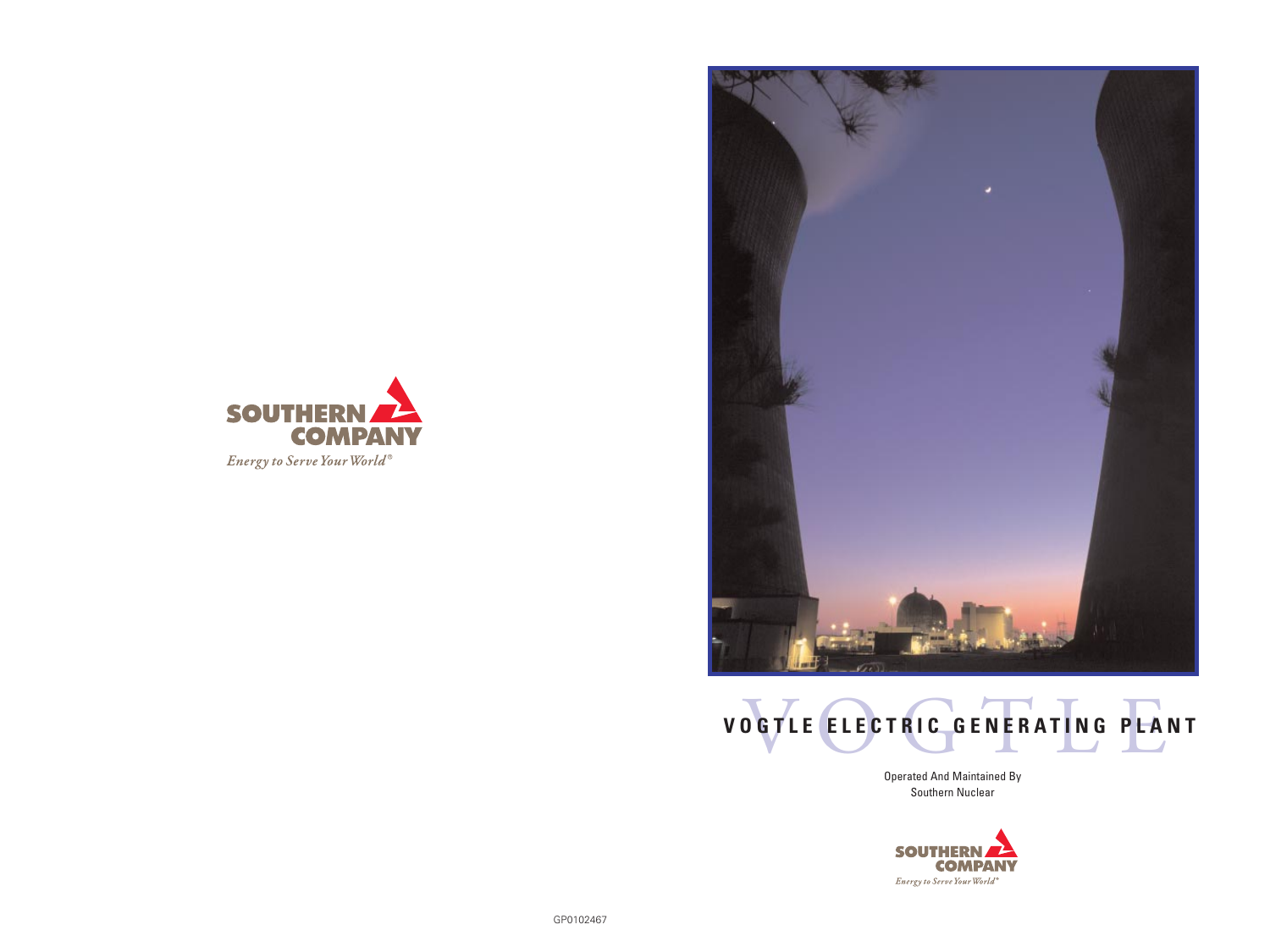# Plant Vogtle is Georgia's

second nuclear power plant. Like its predecessor, the Edwin I. Hatch Nuclear Plant near Baxley, Plant Vogtle is jointly owned by Georgia Power, Oglethorpe Power Corporation (power supplier to 39 of Georgia's 42 consumer-owned electric membership corporations), the Municipal Electric Authority of Georgia (with 48 participants), and the city of Dalton. The plant is named after Alvin W. Vogtle Jr., retired chairman of the board of The Southern Company, the parent firm of Georgia Power.

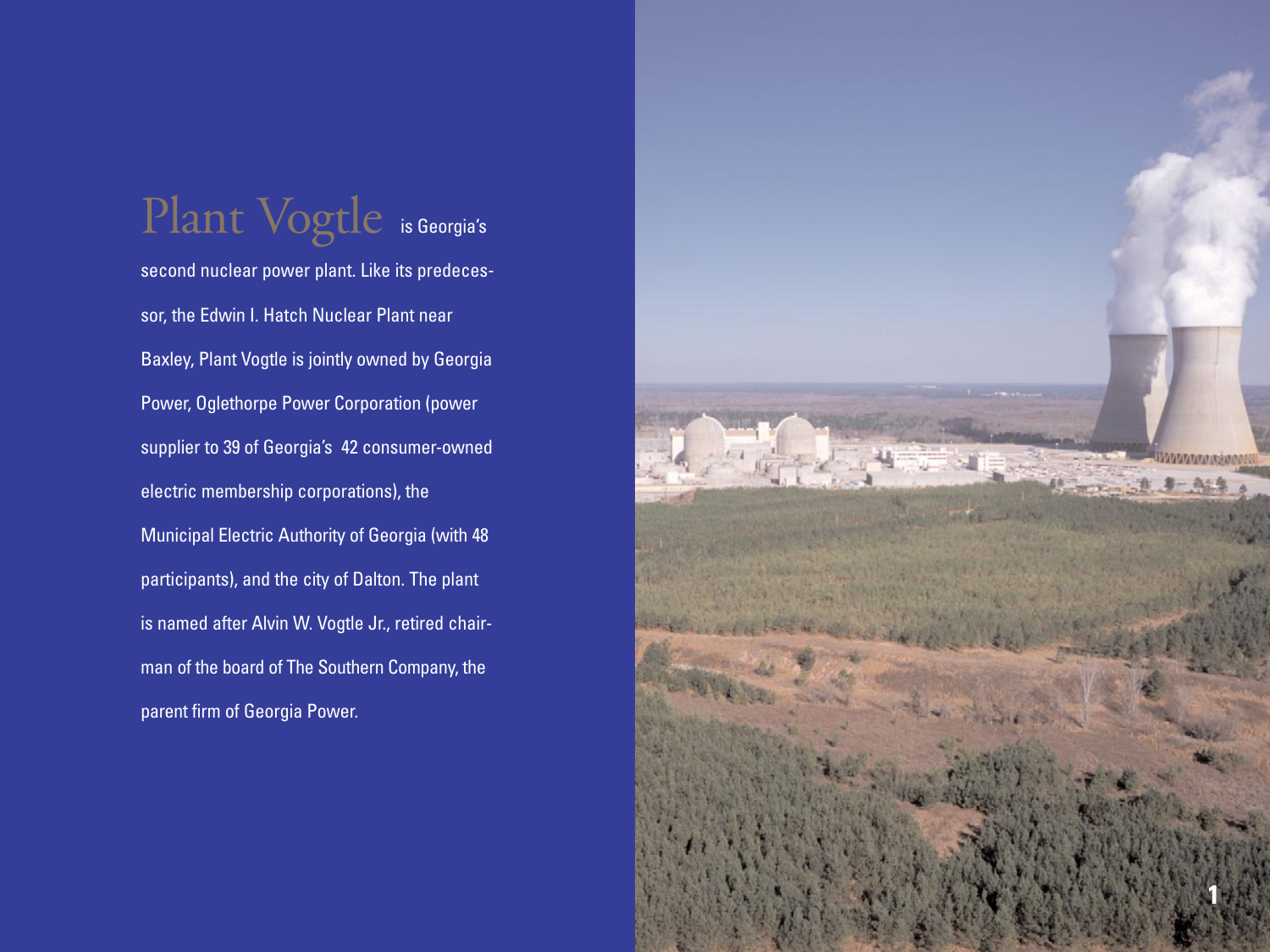Plant Vogtle's 3,100-acre site along the Savannah River became the largest construction project ever undertaken in Georgia. At the peak of construction, almost 14,000 people - engineers, welders, concrete masons, electricians, mechanics, bookkeepers, truck drivers and construction personnel - worked to build Plant Vogtle. The combined total payroll for the plant's construction was about \$3.6 billion over the life of the project. Materials, supplies and equipment purchased in Georgia for the project totaled more than \$300 million.

About the Plant

Plant Vogtle's massive containment buildings - with four-foot-thick walls made of concrete and steel - house two 355-ton reactor vessels on huge concrete slabs. The twin cooling towers, mammoth structures that can be seen for miles, jut upward 548 feet from the surrounding landscape.

Like other electric generating plants, Vogtle also has gigantic turbines and generators, a computerized control room, a chemistry lab and high-voltage switchyards. Plant Vogtle now sends millions of kilowatts of electric power to destinations all across the state.

Georgia Power began planning Plant Vogtle in 1971. Construction was halted in 1974 soon after it

began, primarily because of financing difficulties. Two of the four Vogtle units on the drawing board were cancelled and construction was restarted in 1977.

By this time, it was clear that electricity use was no longer growing at the same rate it had in the 1960s and early 1970s. Still, it was equally clear that the growth in demand for electricity had not stopped. Georgia's peak demand - the maximum amount of electricity required by consumers during a specified period of time - continued to climb an average of 5 percent annually. It was obvious that Plant Vogtle would be needed to ensure an adequate supply of electricity in the decades to come.

A nuclear power plant, with its huge output, low operating costs, minimal pollution problems and inexpensive uranium fuel, continued to offer distinct advantages over coal- or oil-fired generating plants.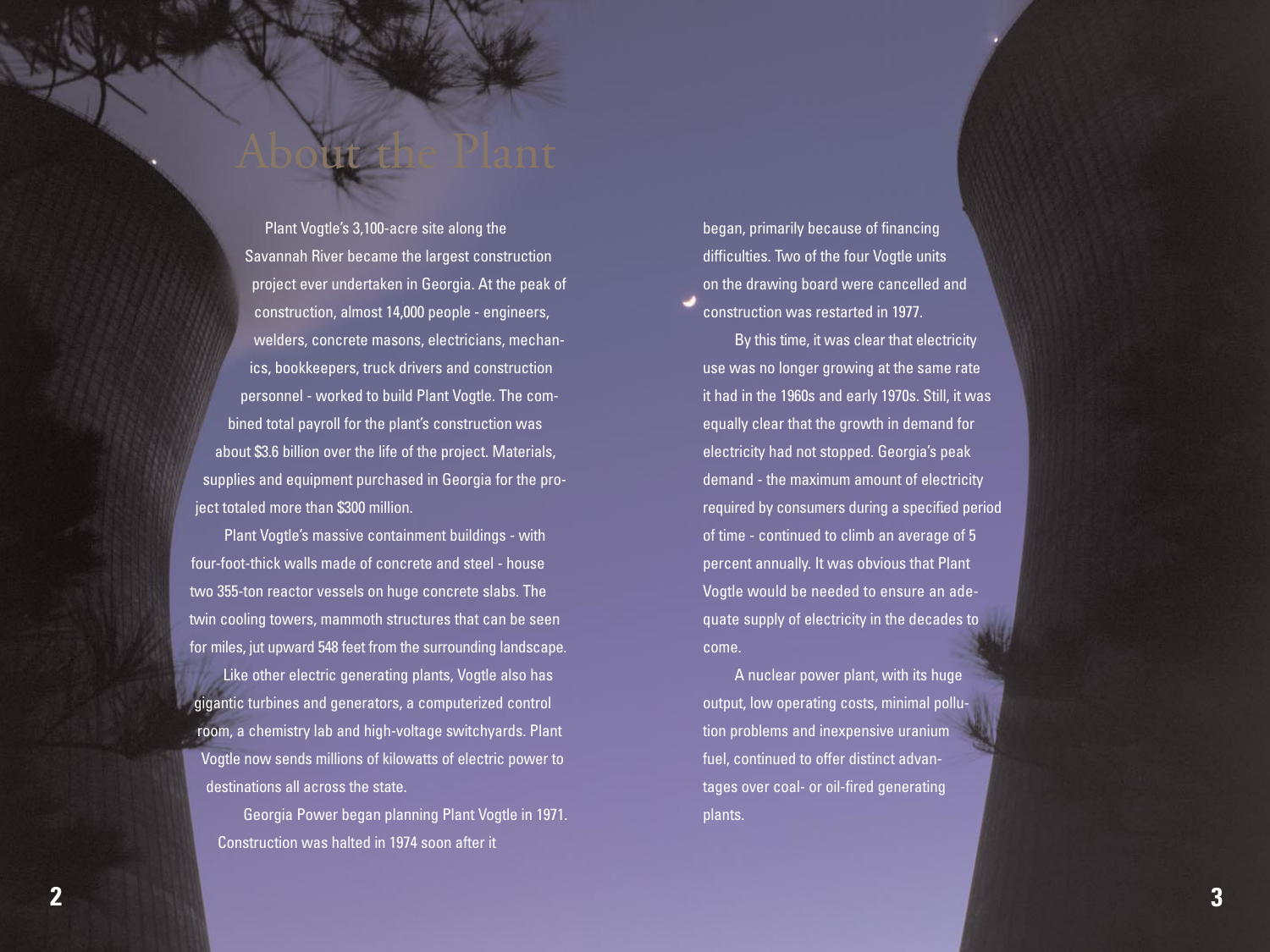## HOW A NUCLEAR POWER PLANT OPERATES

EX lectricity is produced at all power plants by spinning the shaft<br>of a huge generator, in which coils of wire and magnetic fields<br>interact to create electricity.<br>In most plants - thermal or steam-electric stations - this of a huge generator, in which coils of wire and magnetic fields interact to create electricity.

In most plants - thermal or steam-electric stations - this spinning is done by high-pressure steam fanning the propeller-like blades of a turbine connected to the generator shaft. Heat to boil water into steam at these plants is produced in either of two ways: by burning coal, oil or gas - the "fossil fuels" - in a furnace or by splitting certain atoms of uranium in a nuclear reactor. In a nuclear reactor, nothing is burned or exploded. Its fuel consists of many tons of ceramic pellets made from an oxide of uranium or other "fissionable" metal. The cylindrical pellets, each about the size of the end of your little finger, are carefully arranged in long vertical tubes within the reactor. Inserted throughout bundles of these fuel tubes are many "control rods." These rods regulate a process that results in atoms invisibly flying apart, or fissioning. As the atomic pieces plow through the fuel pellets, they generate heat by a kind of friction - something like the heat you generate when you rub your hands together. Operation of the reactor is controlled by varying the number of rods withdrawn and the amount of their withdrawal.



#### **QUALITY ASSURANCE**

Plant Vogtle's two units are pressurized water reactors made by the Westinghouse Electric Corporation and designed with the most up-todate technology and safety features available. Because Plant Vogtle was completed after the Three Mile Island nuclear incident of March 1979, its builders incorporated numerous design changes and safety features mandated or recommended by the U.S. Nuclear Regulatory Commission as a result of the accident. A stringent quality assurance program ensured that every facet of the plant's construction was checked, rechecked and documented throughout the building process.

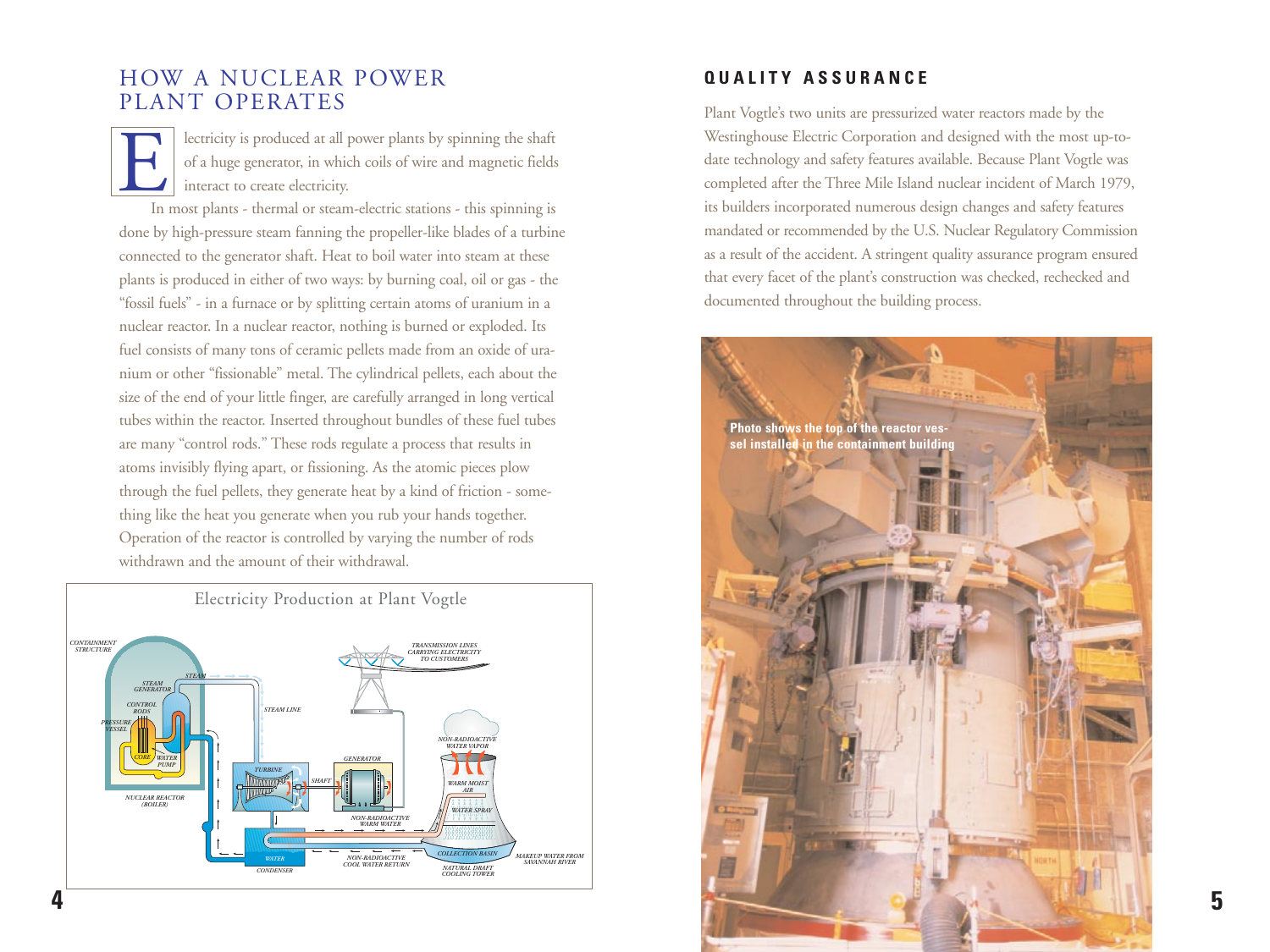

## HOW GEORGIA'S ELECTRICITY IS MADE

ne-fifth of Georgia's total electric generating capacity<br>comes from nuclear power. Coal provides about 61 p<br>cent, hydro nearly 11 percent and nuclear - from pla<br>Hatch and Vogtle - 20 percent. The other 8 percent is from ga comes from nuclear power. Coal provides about 61 percent, hydro nearly 11 percent and nuclear - from plants Hatch and Vogtle - 20 percent. The other 8 percent is from gas- and oil-fired generation.

#### **THE NUCLEAR ADVANTAGE**

A single nuclear fuel pellet, about the size of a pencil eraser, provides enough heat to generate about 1,581 kilowatt-hours of electricity - as much as 3.55 barrels of oil or 1,780 pounds of coal.

# ABOUT GEORGIA POWER…

eorgia Power has maintained a reputation as a reliable and efficient electric utility for more than 60 years. The company operates 33 coal, nuclear and hydro generating plants, which vield a combined capacity of more than efficient electric utility for more than 60 years. The company operates 33 coal, nuclear and hydro generating plants, which yield a combined capacity of more than 19 million kilowatts. Georgia Power's system operating availability - or percent of time the unit is available for service, whether operated or not - is one of the highest in the nation, and its residential electricity rates consistently rank among the nation's lowest.

Georgia Power is the largest of five operating subsidiaries of The Southern Company, one of the nation's largest investor-owned electric utility holding companies. Extending throughout most of Georgia (including the area served by Savannah Electric and Power Company), northwest Florida, Alabama and southeastern Mississippi, the Southern electric system includes 251 generating units supplying electricity to some 11 million people throughout the Southeast.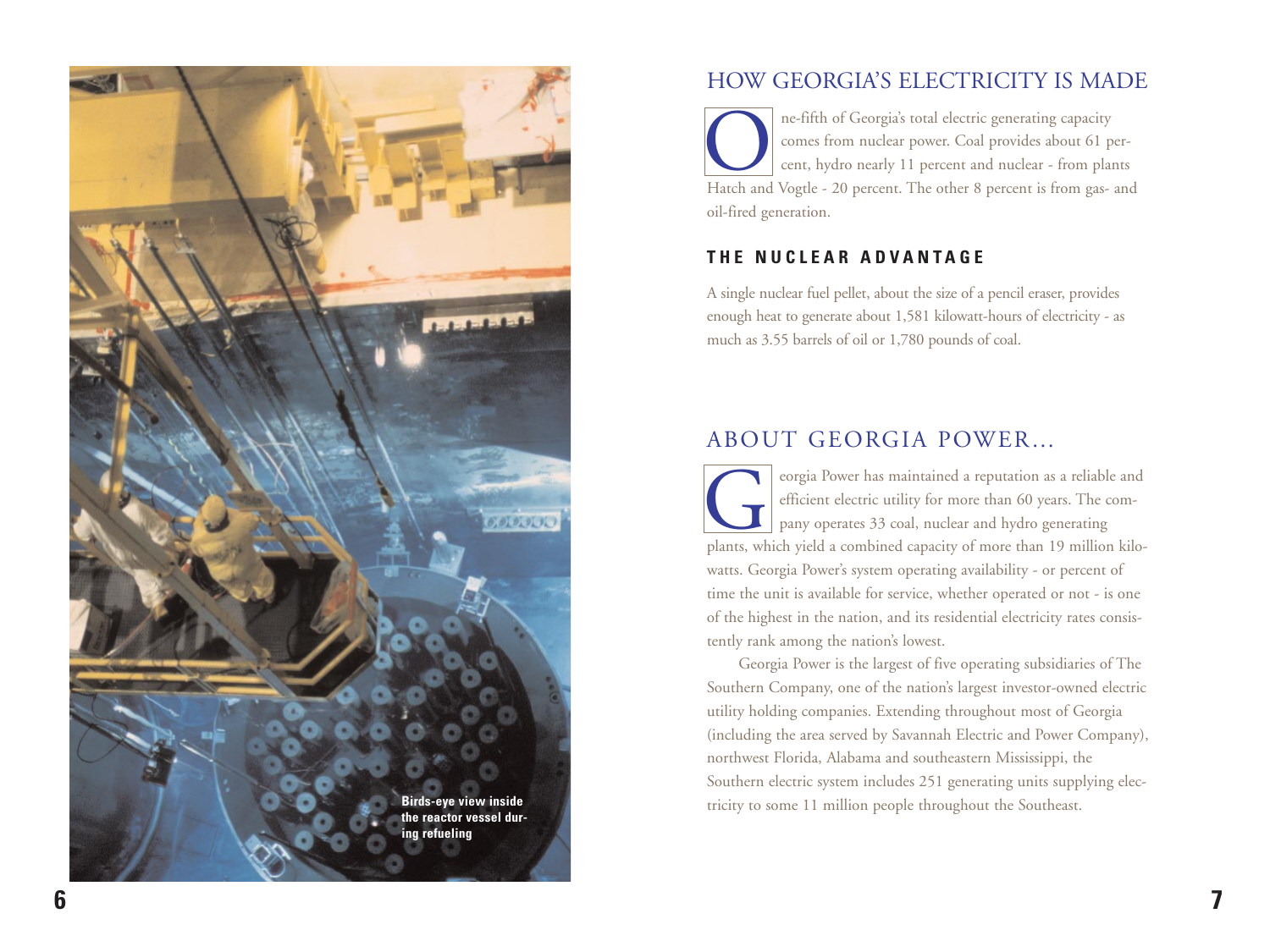# ABOUT OGLETHORPE POWER CORPORATION…

glethorpe Power Corporation is the power supply cooperative providing electricity to 39 of Georgia's 42 consumer owned electric membership corporations (EMCs). These EMCs serve customers in 71 percent of the state's land area.

Oglethorpe is the nation's largest generation and transmission cooperative in terms of assets, annual kilowatt-hour sales and consumers served. Since its founding, Oglethorpe has invested more than \$4.3 billion in generation and transmission facilities, including co ownership in four major power plants.

|                               | <b>PLANT VOGTLE DATA</b> |                                     |                                                                                                                |            |
|-------------------------------|--------------------------|-------------------------------------|----------------------------------------------------------------------------------------------------------------|------------|
| <b>Ownership</b>              |                          | <b>Georgia Power</b>                |                                                                                                                | (45.7%)    |
|                               |                          | <b>Oglethorpe Power Corporation</b> |                                                                                                                | $(30.0\%)$ |
|                               |                          | <b>MEAG</b>                         |                                                                                                                | (22.7%)    |
|                               |                          | <b>City of Dalton</b>               |                                                                                                                | $(1.6\%)$  |
| <b>Location</b>               | Georgia.                 |                                     | <b>Approximately 34 miles South of Augusta, Georgia,</b><br>on the Savannah River near the city of Waynesboro, |            |
|                               |                          | <b>Unit 1</b>                       | <b>Unit 2</b>                                                                                                  |            |
|                               |                          |                                     |                                                                                                                |            |
| <b>Unit Kilowatt Capacity</b> |                          | 1,215,000                           | 1.215.000                                                                                                      |            |
| <b>Commercial Operation</b>   |                          | 1987                                | 1989                                                                                                           |            |
| <b>Plant Site Area</b>        |                          |                                     | 3,150 acres (approximately)                                                                                    |            |
| <b>Approximate Cost</b>       |                          |                                     | \$8.87 billion (including financing costs)                                                                     |            |
| <b>Employees</b>              |                          | 840                                 |                                                                                                                |            |

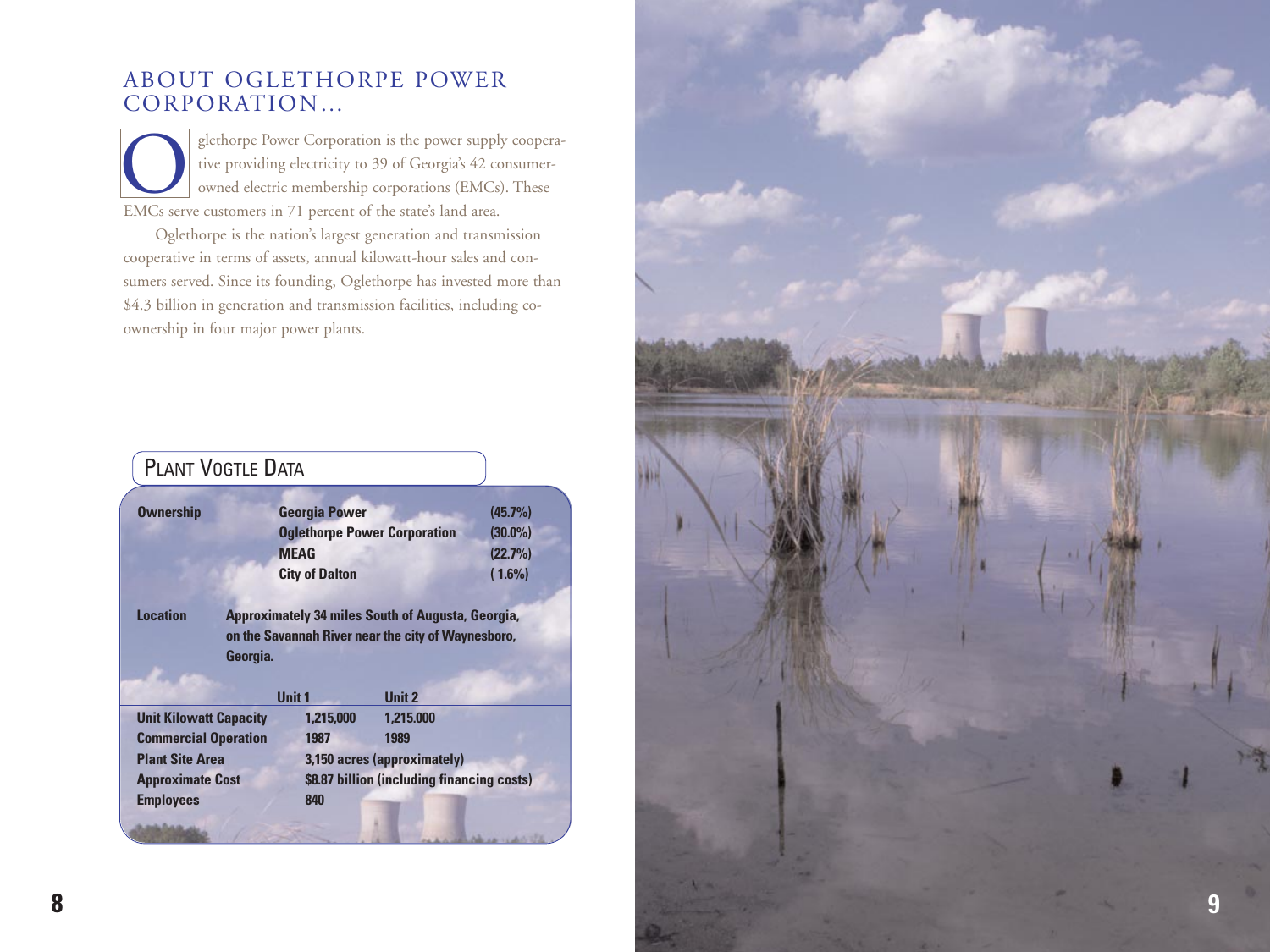

### ABOUT MEAG…

The Municipal Electric Authority of Georgia (MEAG) was<br>created by the 1975 Georgia General Assembly to provide<br>a low-cost, dependable source of electric energy to its participants. The authority became the power supplier t created by the 1975 Georgia General Assembly to provide a low-cost, dependable source of electric energy to its participants. The authority became the power supplier to 47 political entities on Feb. 7, 1977, and added a 48th participant - Oxford, in 1986.

MEAG's primary power sources are the eight generating units it co-owns with three other utilities at four plants in Georgia. The authority also owns more than 1,100 miles of transmission lines and more than 28 substations, which are part of the state's Integrated Transmission System. Since its inception, MEAG's rates have been ranked among the lowest in the Southeast.

# ABOUT THE CITY OF DALTON…

The city of Dalton is an incorporated municipality with a population of about 28,000 in northwestern Georgia.<br>Dalton's Board of Water, Light, and Sinking Fund<br>Commissioners operates an electric distribution system serving population of about 28,000 in northwestern Georgia. Dalton's Board of Water, Light, and Sinking Fund Commissioners operates an electric distribution system serving the city's 12.8 square miles plus certain adjacent portions of Whitfield County.

Between 1977 and 1980, Dalton contracted to purchase capacity ownership of approximately 120 megawatts in Georgia Power's plants Hatch, Wansley, Scherer and Vogtle. The portion of Dalton's electrical requirements not met by its owned capacity is supplied at wholesale rates by the Southeastern Power Administration and by Georgia Power.